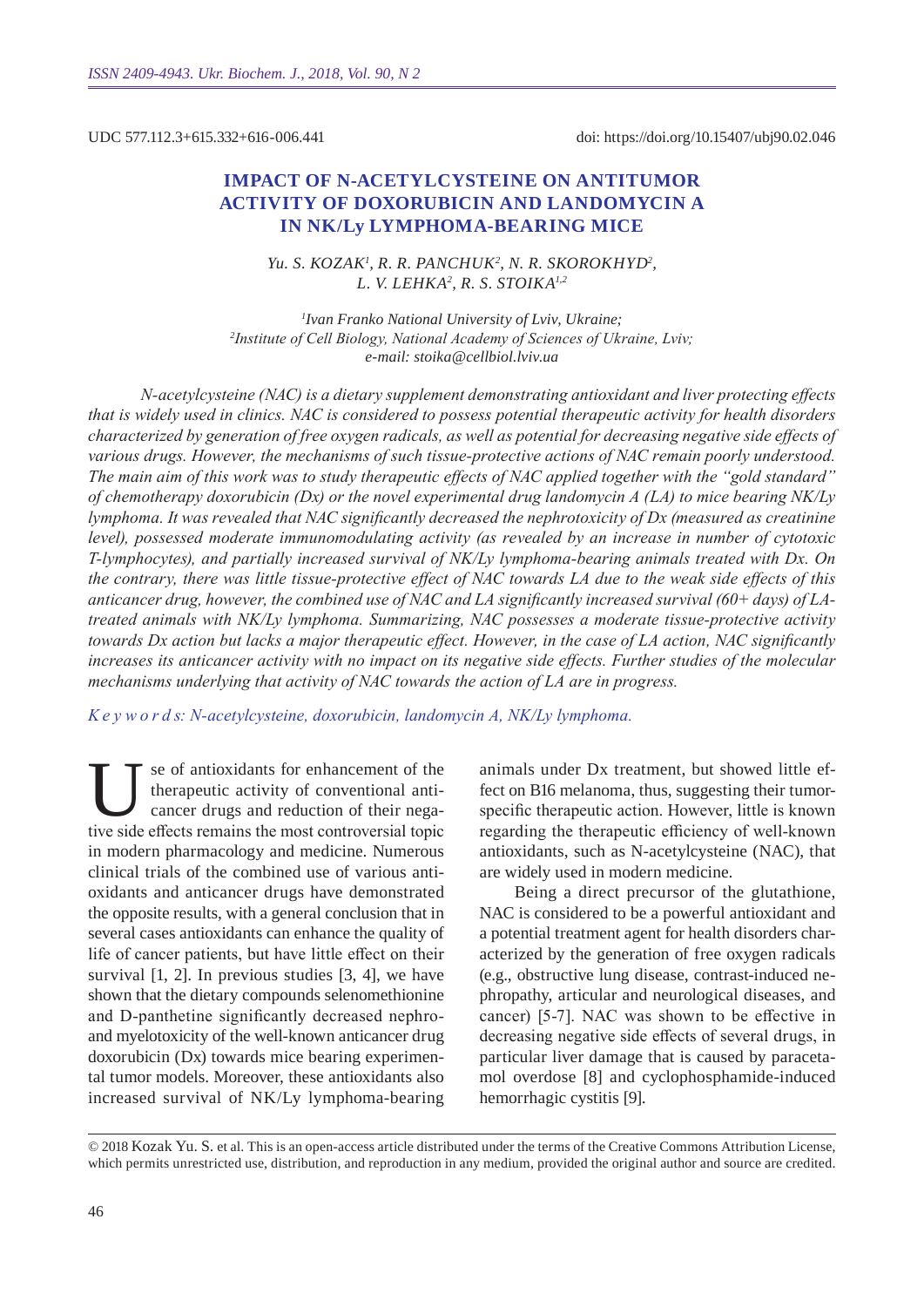Additionally, NAC decreases cardiotoxicity of another well-known anticancer drug Dx *in vivo*, mainly acting via upregulation of the cellular glutathione system [10]. However, the exact mechanisms underlying these effects of NAC remain poorly understood. Little is known about tissue-protective and therapeutic effects of NAC in animal tumor models in combination with various anticancer drugs. It was found that NAC inhibits gelatinolytic activity of the metalloproteases, thus, blocking the invasive activities of tumor cells and leading to a reduction in the number of melanoma lung metastases in nude mice co-treated with Dx and NAC [11]. However, there are no data about the immunomodulatory and kidneyprotecting properties of NAC during Dx treatment.

The main aim of the current study was to evaluate therapeutic effects of NAC applied in combination with the "gold standard" of chemotherapy (Dx) and an experimental anticancer drug (angucycline antibiotic landomycin A) in mice bearing NK/ Ly lymphoma. Both compounds share the same tetracyclic quinone core that is responsible for DNA intercalation and superoxide generation in mitochondria by Dx [12]. However, a substitution in the position of one carbon cycle in the molecule of landomycins completely changes their mode of action as compared to Dx, leading to extra-mitochondrial hydrogen peroxide production and further induction of specific caspase-7-mediated early apoptosis in tumor cells [13]. The hydrogen peroxide production by the landomycins is also responsible for significantly lower nephro- and myelotoxicity of these experimental drugs as compared to Dx, thus, suggesting a great potential for their further use in clinical practice. Taking into consideration that LA and Dx induce a production of different types of reactive oxygen species (ROS) in tumor cells, it was of great interest to study if the ROS scavenging activities of NAC can also modulate the negative side effects and therapeutic potential of these anticancer drugs *in vivo*.

### **Materials and Methods**

*Materials.* LA (99.5% purity, according to HPLC data) was prepared in the laboratory of Prof. J. Rohr (University of Kentucky, Lexington, USA) and dissolved in absolute ethanol to obtain a 4 mg/ml stock solution. Dx hydrochloride was obtained from Pfizer (New York, NY, USA), and NAC (A7250) was purchased from Sigma-Aldrich (St. Louis, MO, USA). NAC was dissolved in sterile 0.9% sodium chloride solution prior to *per os* treatment of animals.

*Animal studies.* 42 adult male Balb/c mice of 25-28 g weight were purchased from private company "Dali-2001" (Kyiv, Ukraine) and kept under standard vivarium conditions with constant access to full food and drinking water. NK/Ly lymphoma was obtained from the tumor strain collection at R.E. Kavetsky Institute of Experimental Pathology, Oncology and Radiobiology, NAS of Ukraine, Kyiv. The ascite tumor was supported by transferring 0.2-0.3 ml of the ascitic fluid  $(20-30 \times 10^6 \text{ cells})$ from a donor mouse into the abdominal cavity of the recipient mouse. Ascites containing lymphoma cells from the tumor-bearing mice was obtained and transplanted on the 7-8<sup>th</sup> day after the inoculation. Tumor growth was controlled by everyday weighting of mice. The viability and number of cells in the ascitic fluid were checked by cell counting in a hemocytometric chamber (PJSC "Skloprylad", Ukraine) in the presence of 0.05% trypan blue. The vitality of lymphoma cells in ascites used for transplantation was not less than 98%.

Animals were divided into 7 groups with 6 mice in each (see Fig. 1). Mice in groups 2, 4, and 6 were administered NAC (250 mg/kg, cumulative



*Fig. 1. Animal groups under study. Doxorubicin (Dx); landomycin A (LA); N-acetylcysteine (NAC)*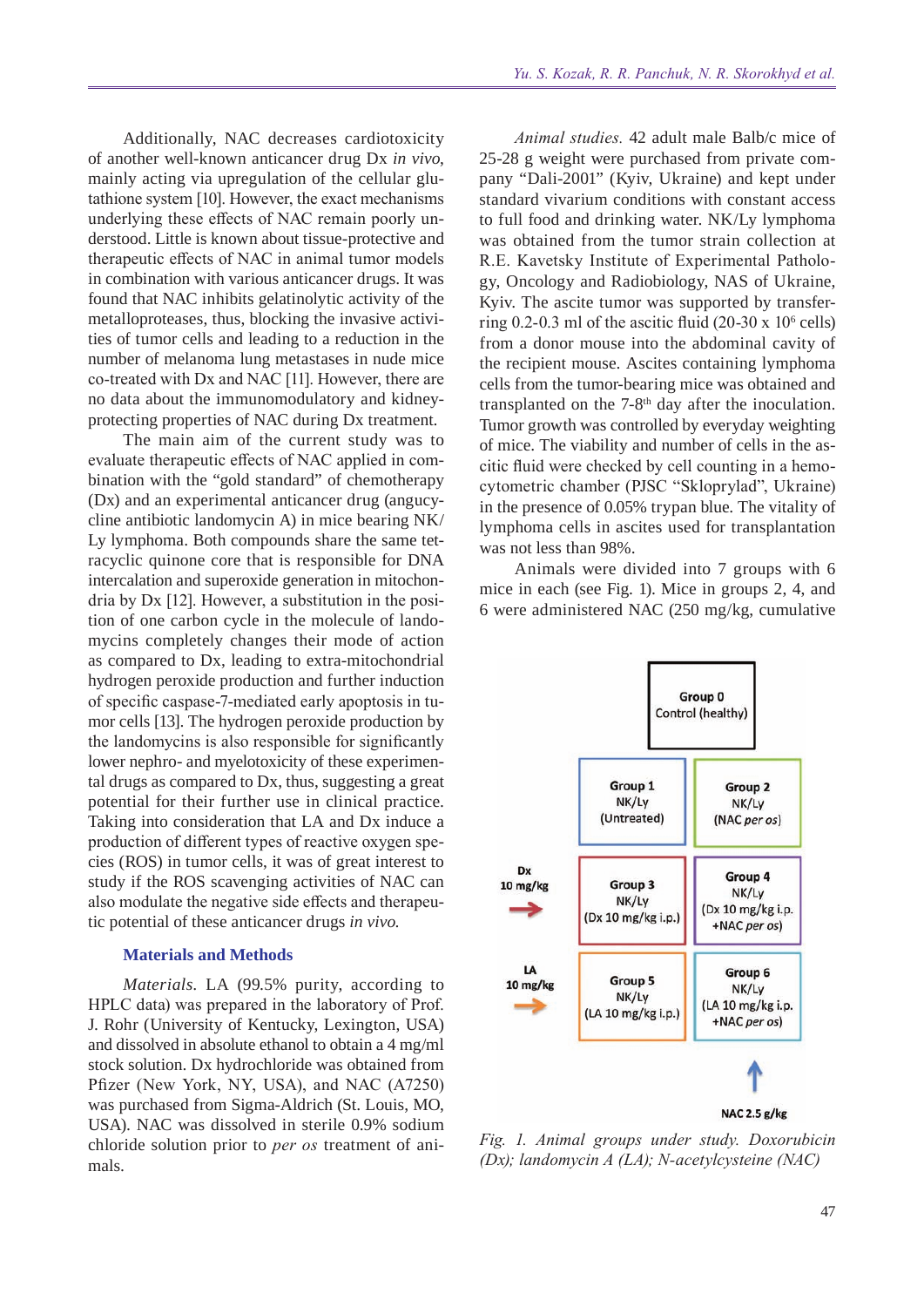dose 2.5 g/kg) *per os* every second day, from the  $2<sup>nd</sup>$  until the  $10<sup>th</sup>$  day of tumor inoculation. Mice in group 0 (healthy controls) and group 1 (NK/Ly lymphoma, untreated) simultaneously received the equivalent volume of 0.9% sodium chloride solution in a similar mode. Dx (2 mg/kg, cumulative dose 10 mg/kg) in groups 3 and 4 and LA (1 mg/kg, cumulative dose 10 mg/kg) in groups 5 and 6 were injected i.p. every second day from the 2nd until the 10<sup>th</sup> day of tumor inoculation. Treatment of animals with NAC in groups 4 and 6 took place 1 h before Dx or LA injection. Blood sampling for the biochemical and cytomorphological studies was done at the 14<sup>th</sup> and 21st day after tumor inoculation.

All *in vivo* experiments were conducted in accordance with the international principles of the European Convention for protection of vertebrate animals under control of the Bio-Ethics Committee of the above mentioned Institution (Protocol N4/2017 from 1.06.2017 of the BioEthics Committee at the Institute of Cell Biology, NAS of Ukraine).

*Blood analysis.* For blood sampling, amputation of the small part of the mouse tail was done and  $\sim$ 50 µl of blood were pumped into a test tube, followed by immediate disinfection of the wound with 70% alcohol. For the counting of red blood cells, 5 µl of blood were dissolved in 5 ml of isotonic NaCl solution  $(1: 1,000)$  dilution), while for leukocytes 5 µl of blood were dissolved in 95 µl of 3% acetic acid solution (1 : 20 dilution). Erythrocytes were counted in 5 big squares (divided into 16 small squares each) of the hemocytometric chamber, while the leukocytes were counted in 100 big squares, divided into 4, under the Evolution 300 Trino microscope (Delta Optical, Mińsk Mazowiecki, Poland). The numbers of erythrocytes and leukocytes were calculated by using standard formulas, as previously described [14].

For blood smear preparation, 3 µl of blood were put at the edge of a slide, and then spread for 1.5 cm using another narrow polished slide, placed at a 45° angle. The obtained smears were dried at room temperature, then fixed with absolute methanol and later rehydrated by subsequent washing in ethanol solutions with decreasing concentrations (96, 75, 50, 25 and 12.5%). Finally, the smears were washed with distilled water, stained with Giemsa dye using standard protocol, and air-dried, after which they were ready for leukogram analysis.

Counting of the leukocytes was performed under the Evolution 300 Trino microscope (Delta Optical, Mińsk Mazowiecki, Poland) using a 90x oil immersion objective. Cell counting was always done using the same system – half of the cells were counted in the upper half part of the smear, and the other 50% of cells were counted on the lower half part of the smear. The percentages of certain types of white blood cells in each smear were determined after counting of at least 300 cells. The obtained values (due to differences in the absolute numbers of cells in each counted smear) were normalized to 100%, and the percentage values of each leukocyte fraction were calculated as previously described [15].

*Nephrotoxicity studies.* The creatinine level in blood serum of the experimental animals was measured spectrophotometrically by using the Popper method based on the Jaffe reaction [16]. Briefly, blood serum samples were diluted 1 : 20 in working reagent solution (0.75 M NaOH and saturated picric acid, mixed 1 : 1), and their optical density was measured by a Helios UV-Vis spectrophotometer (Thermo Fisher Scientific, Waltham, MA, USA) at 510 nm wavelength after 30  $(E_1)$  and 90 sec  $(E_2)$  following sample addition to the working reagent solution. The obtained results were compared to standard (creatinine solution,  $440 \mu M$ ) and the final creatinine content in blood serum samples was calculated using the following formula:

Creatinine ( $\mu$ M) = 440×((E<sub>2</sub> - E<sub>1</sub>)<sub>sample</sub>/(E<sub>2</sub> - E<sub>1</sub>)<sub>etalon</sub>).

All experiments were performed in triplicate and repeated 3 times. Statistical analysis of the data was conducted using GraphPad Prisms Software (GraphPad Software, Inc, La Jolla, CA, USA) using Student's t test. Statistical significance was set at  $P \leq 0.05$ .

#### **Results and Discussion**

We found that both studied anticancer drugs possessed strong therapeutic activity towards NK/ Ly lymphoma (Fig. 2). In particular, 33% of animals survived for more than 60 days with Dx treatment (10 mg/kg), while LA used at the same dose led to tumor remission in 66% of NK/Ly lymphoma-bearing animals. NAC alone (2.5 g/kg) did not demonstrate any impact on survival of animals in the control group. However, in combination with Dx, NAC increased the survival index from 33% to 50%. The effect of NAC used in combination with LA was even more profound and led to tumor regression in 100% of animals.

The animal survival indicator was tightly correlated with changes in animal body mass. NK/Ly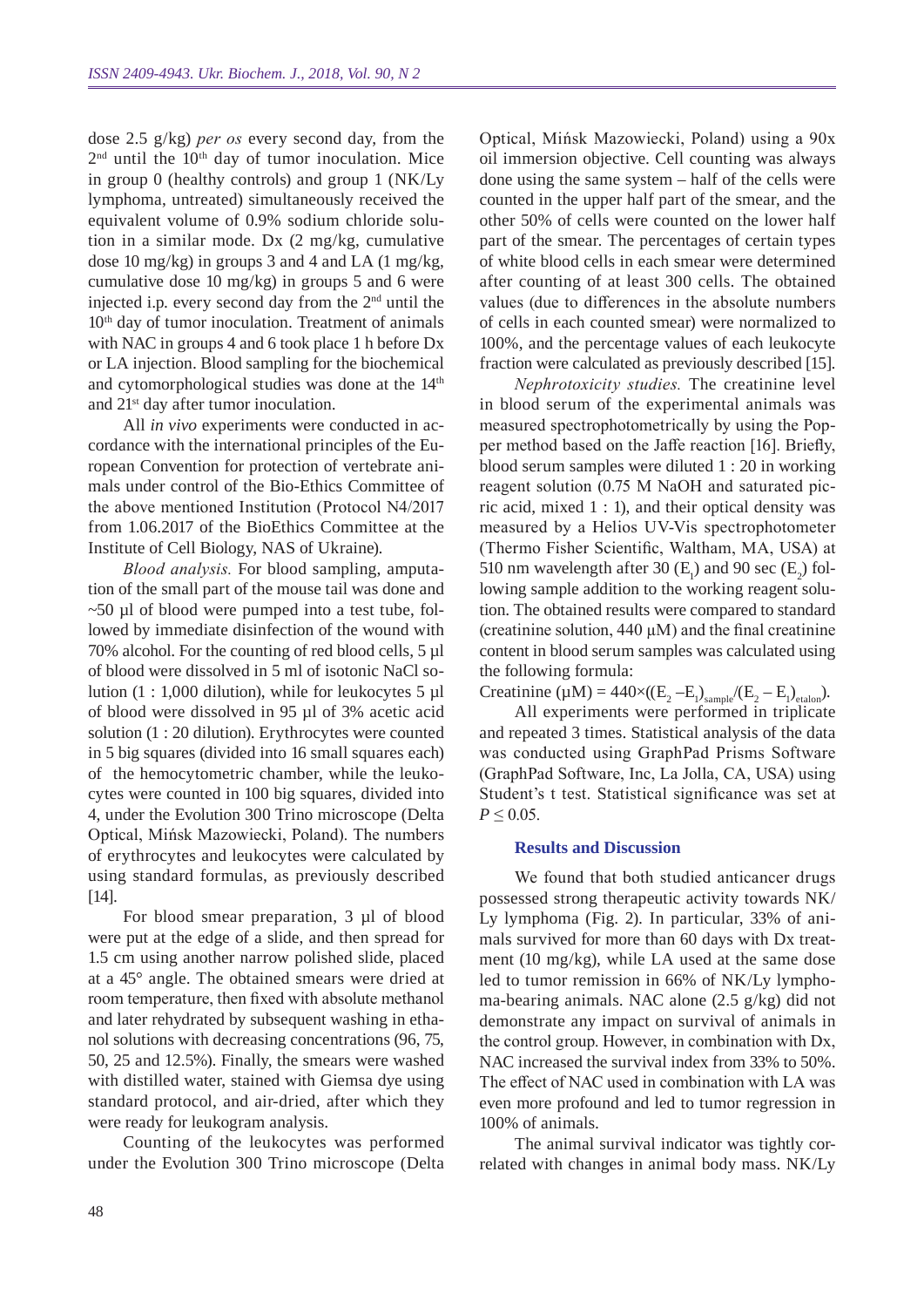



*Fig. 2. Percent of survival of animals with NK/ Ly lymphoma treated with doxorubicin (Dx),* 

lymphoma growth was accompanied by development of a large volume of ascites that correlated with an increase in animal body weight [17, 18] – up to 2-fold at terminal stages of tumor growth (20-21 days after inoculation) compared to the control group (Fig. 3). Both anticancer drugs effectively suppressed growth of this ascitic tumor, as revealed by a visual absence of the ascites. However, Dx also produced severe side effects leading to a 15% decrease in animal body weight at the  $18<sup>th</sup>$  day after tumor inoculation (and  $10<sup>th</sup>$  day after starting chemotherapy) as compared to controls (healthy animals) (Fig. 3).

In contrast to Dx, LA had no negative impact on the morphophysiological status of animals (body weight loss was less than 5%), assuming that this experimental antitumor compound induced minor side effects. Co-treatment of animals with NAC stabilized animal body weight in both cases, returning it to the control level, though the effect of NAC was more profound for animals in the Dx group (Fig. 3). Weight loss is considered a typical hallmark of Dx toxicity [19]. Thus, NAC treatment enhances the anticancer activity of Dx in two ways – by increasing the therapeutic effect of Dx in a model of NK/ Ly lymphoma, as well as by decreasing the negative side effects of the drug. Surprisingly, a combination of LA and NAC was even more effective, leading to 100% survival of NK/Ly lymphoma-bearing animals.

Growth of NK/Ly lymphoma is accompanied by severe cachexia [17, 18], as revealed by a 3-fold decrease in the serum creatinine level as compared to healthy animals due to massive protein degradation (Fig. 4) [20]. However, Dx therapy strongly enhanced this index, indicating massive kidney damage, and that effect was preserved both on the 14th and 21st days after tumor inoculation. Co-treatment of animals with Dx and NAC partially decreased Dx nephrotoxicity, lowering it by 1.5-fold, but it still remained at a high level as compared to the untreated group. LA in the same dose (10 mg/kg) also demonstrated signs of nephrotoxicity (1.75-fold elevation of the creatinine level), while NAC partially decreased it compared to a control. Taking into consideration that nephrotoxicity of Dx is caused mainly by excessive ROS production [21], one can assume that NAC also possesses moderate nephroprotective abilities, hence decreasing the negative side effects of LA and NAC, besides enhancing their therapeutic potential.

Severe leukocytosis and erythropenia are other indicators of NK/Ly lymphoma progression (Fig. 5). Both applied anticancer drugs decreased tumorinduced leukocytosis and partially normalized the amount of erythrocytes in the blood of tumorbearing animals, while in combination with NAC, Dx possessed even stronger effects (Fig. 5) that suggest the immunomodulatory properties of NAC. In order to study the effect of these agents in more detail, a full-scale analysis of the leukograms of tumorbearing animals was carried out. It was revealed that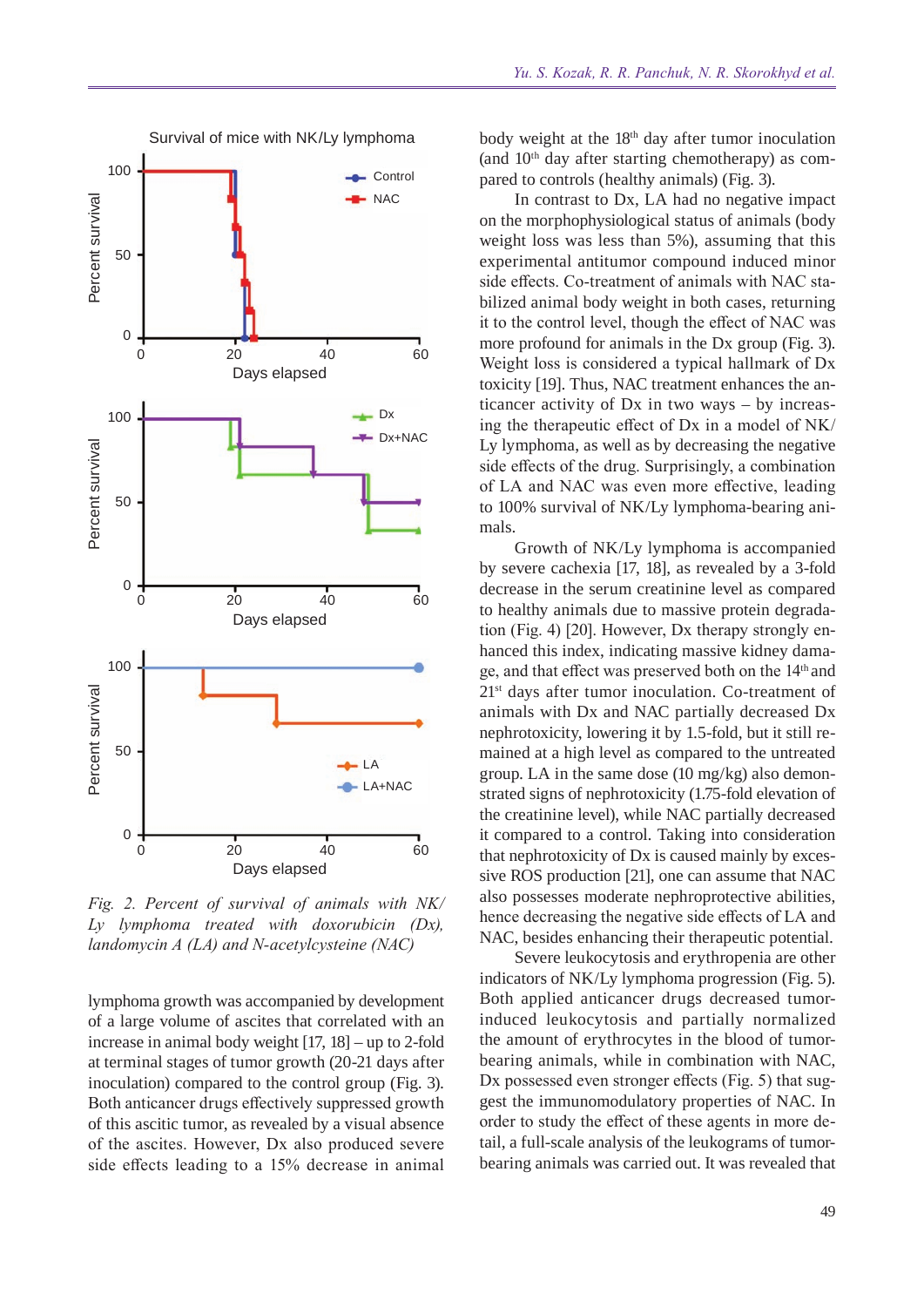

*Fig. 3. Dynamics of weight of animals with NK/Ly lymphoma treated with doxorubicin (Dx), landomycin A*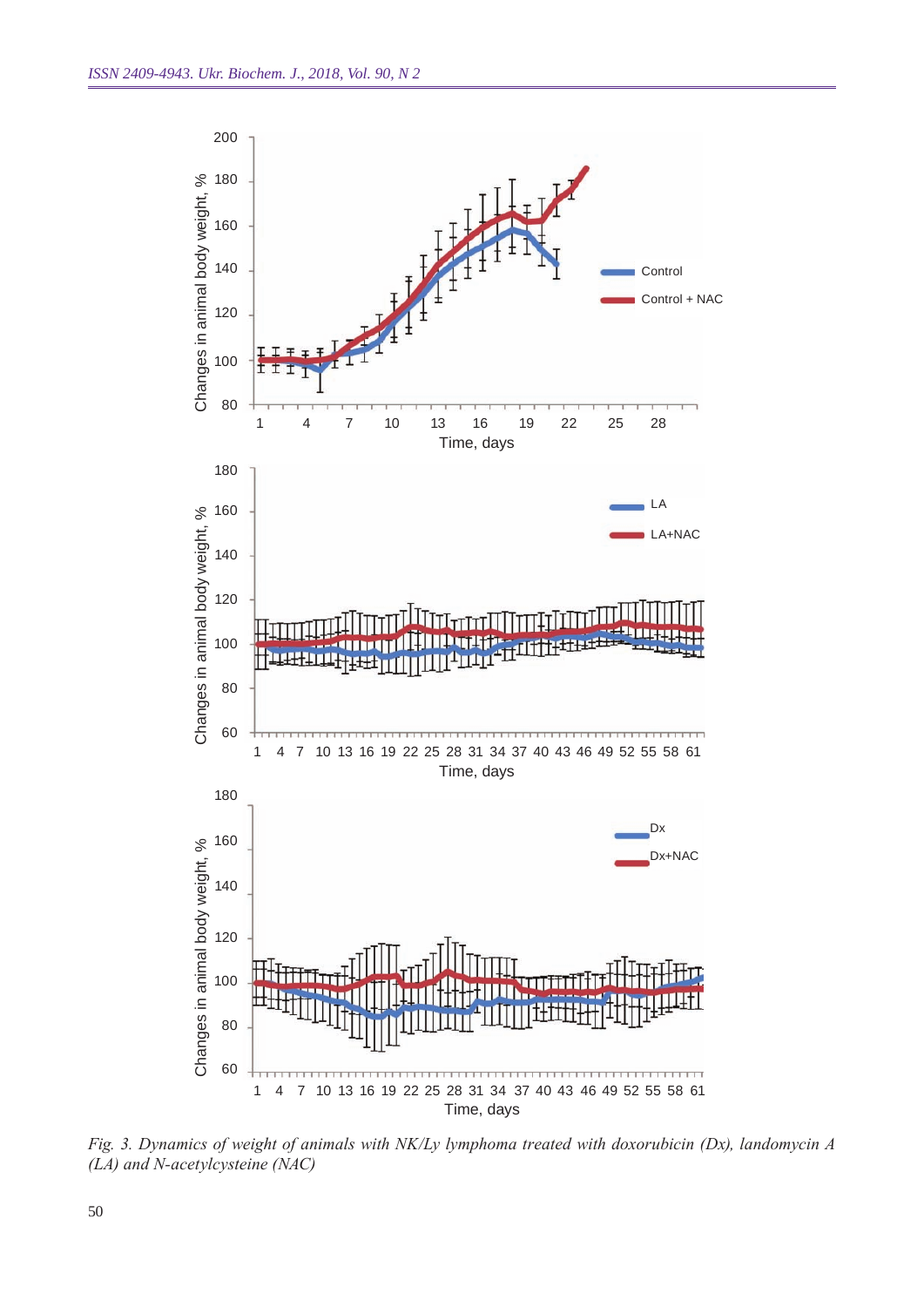in NK/Ly lymphoma-bearing animals, the leukocytosis was caused mainly by a 3.5-fold increase in the number of segmented neutrophils that was observed already at the  $14<sup>th</sup>$  day after tumor inoculation, while the number of small lymphocytes (e.g. cytotoxic Tcells) was gradually decreased by 3-fold (Fig. 6). Dx treatment significantly (2-fold) reduced tumor-induced neutrophilia at the 14<sup>th</sup> day after tumor inoculation, however, it failed to maintain it at the same low level at the  $21<sup>st</sup>$  day (Fig. 6). A co-treatment with Dx and NAC was more effective at the  $21<sup>st</sup>$  day after tumor inoculation, as compared to the action of Dx alone decreasing this index by 1.5-fold as compared to the untreated group. An opposite tendency was observed for measuring small (cytotoxic) T-lymphocytes – this index increased by 1.6-fold at the  $14<sup>th</sup>$ day under Dx treatment (in comparison to the untreated group), however, it dropped at the  $21<sup>st</sup>$  day, suggesting insufficient therapeutic activity of Dx. A co-treatment with Dx and NAC possessed much stronger immunomodulating properties, increasing that index by 2-fold at the  $14<sup>th</sup>$  day and by 1.5-fold at the 21st day after tumor inoculation. NAC was also effective in lowering the monocytosis that is another typical hallmark of the negative side effects of Dx (Fig. 6). A similar action of Dx was observed earlier when we used NK/Ly lymphoma and B16F10 melanoma experimental animal models [3, 4]. We did not find a statistically significant impact of Dx on the level of ring-shaped (young) neutrophils, though it restored a number of big lymphocytes (B-lympho-



*Fig. 4. Indicators of changes in the level of creatinine in NK/Ly lymphoma-bearing animals treated with landomycin A (LA) and doxorubicin (Dx) alone or in combination with N-acetylcysteine (NAC ), at the 14th day and*  $2I<sup>st</sup>$  *day after tumor inoculation.* \*\* $P < 0.01$ ;

cytes and NK cells) almost to control levels, without visible effects of NAC.

In contrast to Dx, LA-based chemotherapy had no myelosuppressive impact on tumor-bearing animals, maintaining all studied blood indices at the level of control (untreated) mice (Fig. 6) both at the 14<sup>th</sup> and 21<sup>st</sup> day after tumor inoculation. Thus, due to absence of the myelosuppressive activity of LA,



*Fig. 5. Indicators of number of erythrocytes and leukocytes in NK/Ly lymphoma-bearing animals treated with doxorubicin (Dx) or landomycin A (LA) in combination with N-acetylcysteine (NAC), at the 14th day and 21st day after tumor inoculation. \*P < 0.05 related to NK/Ly (untreated). \*\*P < 0.01 related to NK/Ly (untreated). \*\*\*P < 0.001 related to NK/Ly (untreated). \*\*\*\*P < 0.0001 related to NK/Ly (untreated)*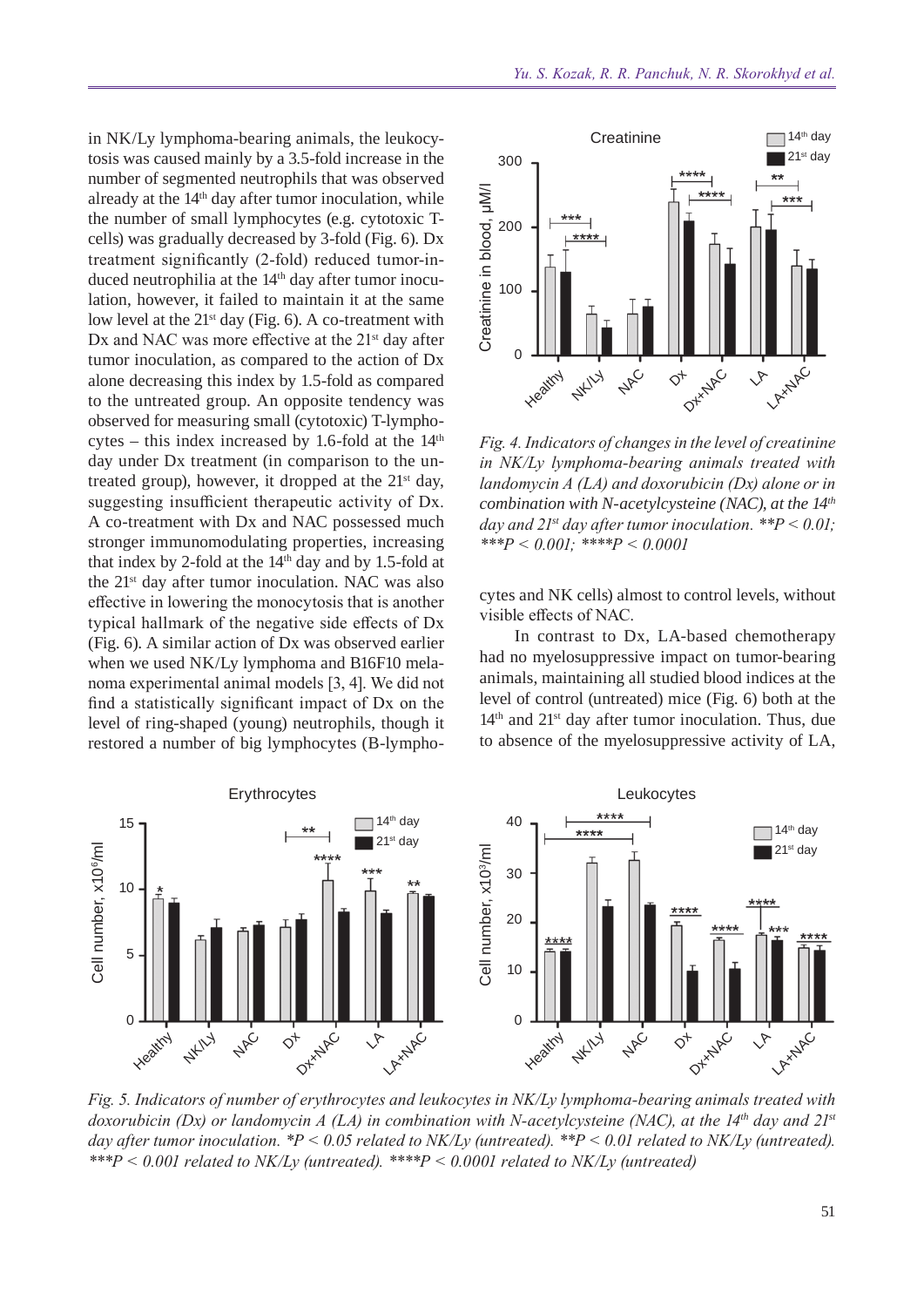

*Fig. 6. The leukogram of NK/Ly lymphoma-bearing animals treated with doxorubicin (Dx) and landomycin A (LA) alone or in combination with N-acetylcysteine (NAC ), at the 14th day and 21st day after tumor inoculation. \*P < 0.05 related to NK/Ly (untreated). \*\*P < 0.01 related to NK/Ly (untreated). \*\*\*P < 0.001 related to NK/Ly (untreated). \*\*\*\*P < 0.0001 related to NK/Ly (untreated). •••P < 0.001 related to control (healthy). •P < 0.05 related to control (healthy)*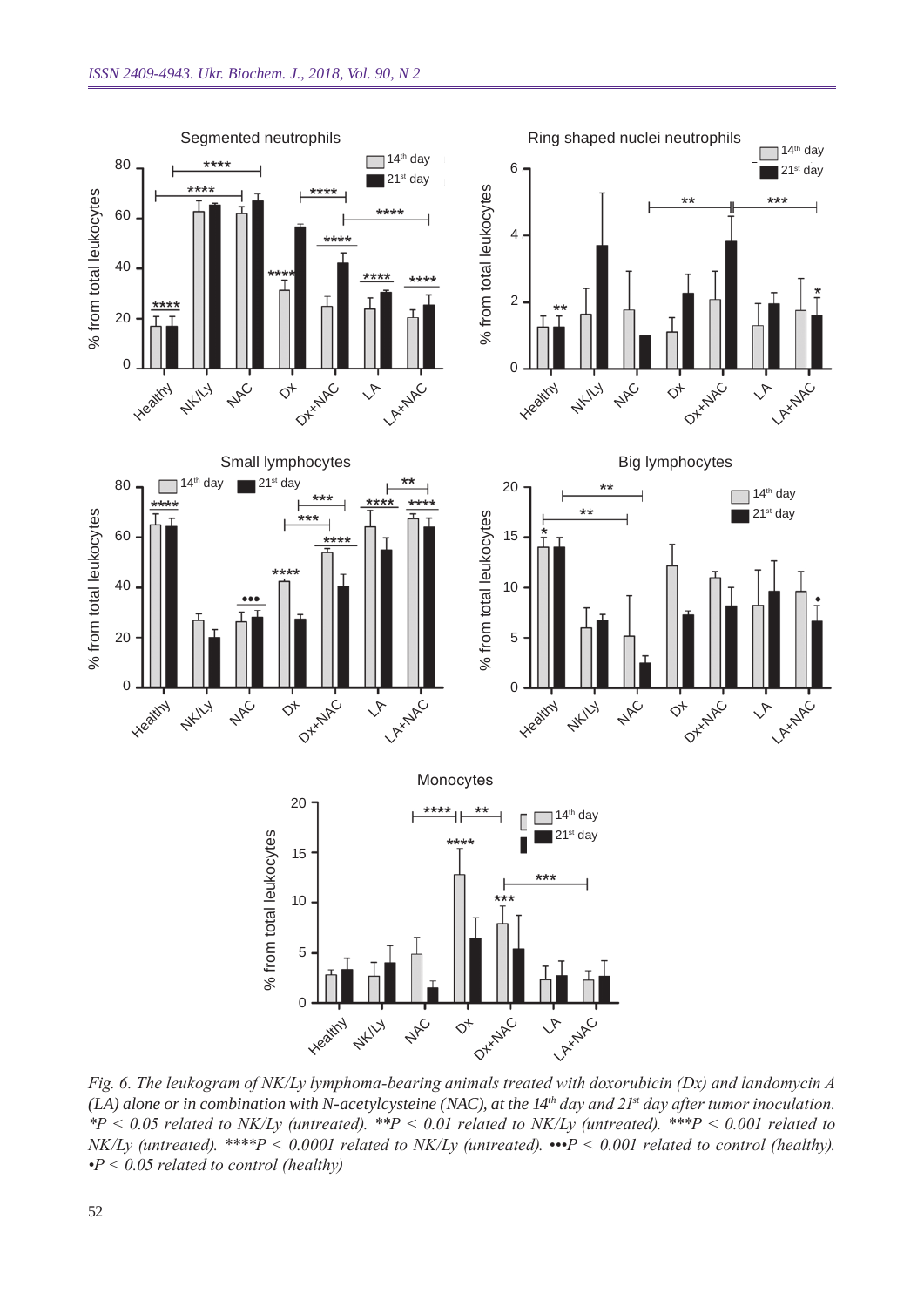we did not observe any immunomodulatory effects of NAC. Nevertheless, a co-treatment of animals with LA and NAC was beneficial for tumor-bearing animals, since it led to a complete remission of NK/ Ly lymphoma (60+ day survival), while in the LA group, only 66% of animals survived at the  $60<sup>th</sup>$  day after tumor inoculation.

Summarizing, NAC reduces NK/Ly lymphoma-induced neutrophilia and lymphopenia and decreases monocytosis caused by Dx treatment in tumor-bearing animals. In addition, this antioxidant partially reverses the nephrotoxicity of Dx, thus, leading to an increased survival of the tumor-bearing animals under Dx treatment. The observed immunomodulating and kidney-protecting properties of NAC might be of great importance for decreasing negative side effects of Dx. On the contrary, NAC did not affect the blood profile of animals treated with LA due to the low toxicity of this experimental drug. At the same time, NAC partially reversed LAinduced nephrotoxicity and caused a complete remission in mice bearing NK/Ly lymphoma. Studies of the molecular mechanisms underlying such features of NAC are in progress.

## **Acknowledgements**

This work was supported by a joint Ukrainian-Belorussian grants (#F73/105-2016 and #F73/55- 2017) financed by the State Fund of Fundamental Research of Ukraine and the State Fund of Fundamental Research of Belarus, also the West-Ukrainian Biomedical Research Center awarded to Rostyslav Panchuk and Lilya Lehka. The authors thank Cedars-Sinai Medical Center's International Research and Innovation in Medicine Program, the Association for Regional Cooperation in the Fields of Health, Science and Technology (RECOOP HST Association) for their support of our organization as participating in Cedars–Sinai Medical Center – RE-COOP Research Centers (CRRC).

#### **References**

- 1. Bjelakovic G, Nikolova D, Simonetti RG, GluudC. Antioxidant supplements for prevention of gastrointestinal cancers: a systematic review and meta-analysis. *Lancet.* 2004; 364(9441): 1219-1228.
- 2. Group ACPS. The alpha-tocopherol, betacarotene lung cancer prevention study: design, methods, participant characteristics, and compliance. *Ann Epidemiol.* 1994; 4(1): 1-10.
- 3. Panchuk RR, Skorokhyd NR, Kozak YS, Lehka LV, Moiseenok AG, Stoika RS. Tissueprotective activity of selenomethionine and D-panthetine in B16 melanoma-bearing mice under doxorubicin treatment is not connected with their ROS scavenging potential. *Croat Med J.* 2017; 58(2): 171-184.
- 4. Panchuk RR, Skorokhyd NR, Kozak YS, Lehka LV, Chumak VV, Omelyanchik SN, Gurinovich VA, Moiseenok AG, Stoika RS. Antioxidants selenomethionine and D-pantethine decrease the negative side effects of doxorubicin in NL/Ly lymphoma-bearing mice. *Croat Med J.* 2016; 57(2): 180-192.
- 5. Poole PJ, Black PN. Oral mucolytic drugs for exacerbations of chronic obstructive pulmonary disease: systematic review. *BMJ*. 2001; 322(7297): 1271-1274.
- 6. Wang N, Qian P, Kumar S, Yan TD, Phan K. The effect of N-acetylcysteine on the incidence of contrast-induced kidney injury: A systematic review and trial sequential analysis. *Int J Cardiol.* 2016; 209: 319-327.
- 7. Aitio ML. N-acetylcysteine passe-partout or much ado about nothing? *Br J Clin Pharmacol.*  2006; 61(1): 5-15.
- 8. Green JL, Heard KJ, Reynolds KM, Albert D. Oral and Intravenous Acetylcysteine for Treatment of Acetaminophen Toxicity: A Systematic Review and Meta-analysis. *West J Emerg Med.* 2013; 14(3): 218-226.
- 9. Palma PC, Villaça Júnior CJ, Netto Júnior NR. N-acetylcysteine in the prevention of cyclophosphamide induced haemorrhagic cystitis. *Int Surg.* 1986; 71(1): 36-37.
- 10. Villani F, Galimberti M, Monti E, Piccinini F, Lanza E, Rozza A, Favalli L, Poggi P, Zunino F. Effect of glutathione and N-acetylcysteine on in vitro and in vivo cardiac toxicity of doxorubicin. *Free Radic Res Commun.* 1990; 11(1-3): 145-151.
- 11. Morini M, Cai T, Aluigi MG, Noonan DM, Masiello L, De Flora S, D'Agostini F, Albini A, Fassina G. The role of the thiol N-acetylcysteine in the prevention of tumor invasion and angiogenesis. *Int J Biol Markers.* 1999; 14(4): 268-271.
- 12. Minotti G, Menna P, Salvatorelli E, Cairo G, Gianni L. Anthracyclines: molecular advances and pharmacologic developments in antitumor activity and cardiotoxicity. *Pharmacol Rev.*  2004; 56(2): 185-229.